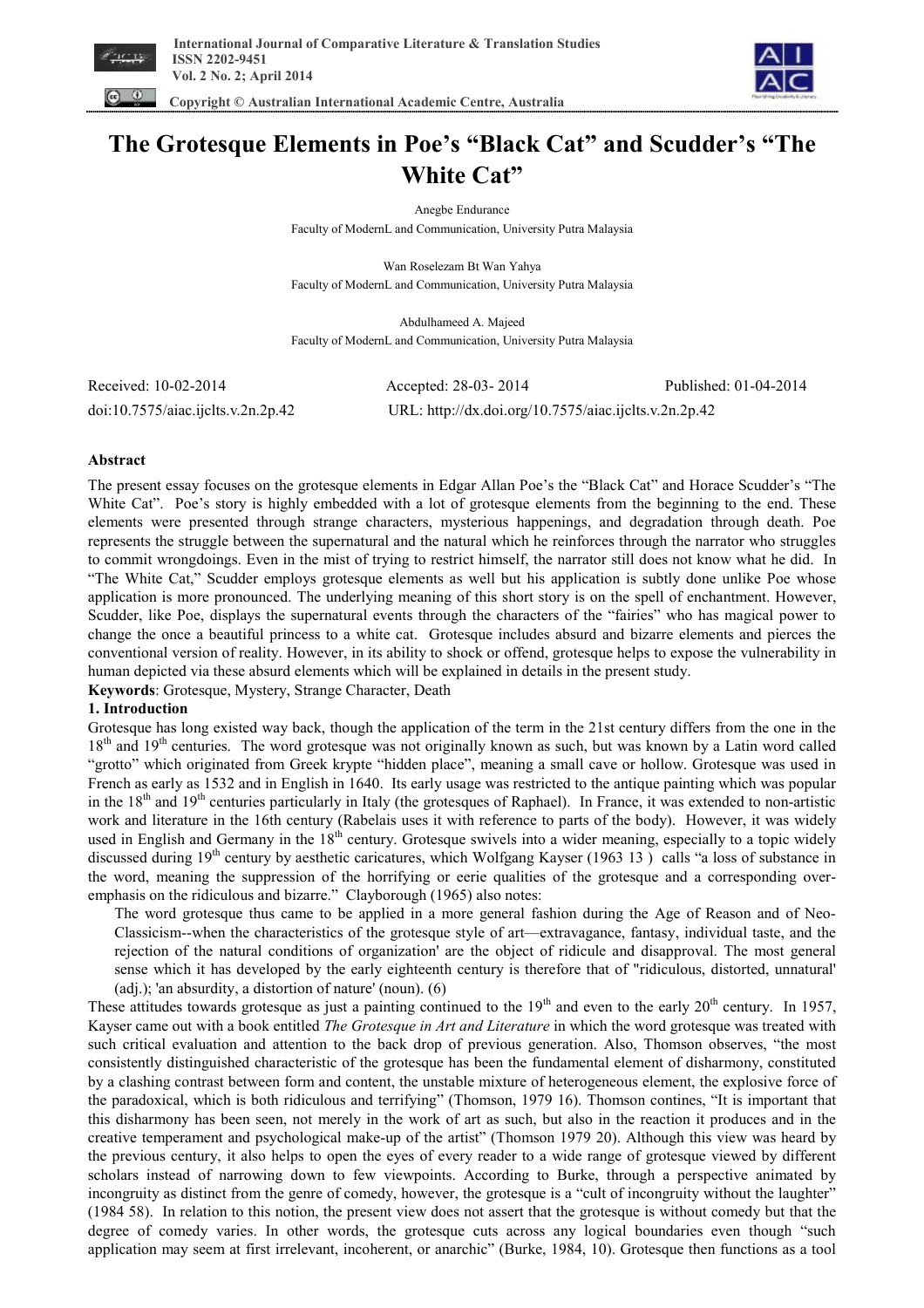#### **IJCLTS 2 (2):42-46, 2014** 43

mainly for unveiling deep, shared structure within aesthetic, political and spiritual domains, deeply employed in recent literary works, like Poe and Scudder applications of grotesque in their work to disrupt the familiar world of reality, inured to introduce a different more mysterious reality, which was vividly showed in both selected short stories. However, this aesthetic forms well-suited both authors' desire to create discomfort and unease in the mind of the reader in order to confront them with an unfamiliar reality

According to Kayser, grotesque has the "power of evoking in audience or reader a sense of the radical alienness of the world, its 'estrangement' from man, and its essential absurdity from its point of view in the 1950s, that the contemporary fulfillment of the grotesques traditions is the theater of the absurd" (1963 15). Thus, Kayser came out with this outcome in mind after a generalization of the aesthetic principle that "the unity of the perspective in the grotesque consists in an unimpassioned view of life as an empty, meaningless puppet play" (12). This buttress the point where a satiric purpose was most served by the imaginative exploration of a fantastic, alienated deformed world in previous centuries, but the grotesques in the twentieth century, according to Kayser, traces an arbitrary course and no longer signals a need for moral or social correctives (1963 8).

Though there are a lot of grotesques elements, only the following elements are selected to discuss in the present study: fear/horror, strange characters, degradation through deaths, and mysterious and the inexplicable events.

## **2. Grotesques in Poe's "Black Cat"**

#### *2.1 Fear/Horror*

The "Black Cat" is Poe's most popularly read short story. The story follows a style of literature that tends to explore the human and fascination with the supernatural or the unknown grotesque application in a literary work that helps to explore human's emotions in the face of forces which cannot understand most especially the fear:

Neither by day nor by night knew I the blessing of Rest any more! During the former the creature left me no moment alone; and, in the latter, I started, hourly, from dreams of unutterable fear, to find the hot breath of the thing upon my face, and its vast weight — an incarnate Night-Mare that I had no power to shake off incumbent eternally upon my hear! (Poe 1845 43)

According to Thomson, grotesque is the unresolved clash of incompatible in the work and response. It is significant that this clash is paralleled by the ambivalent nature of the abnormal as present in the grotesque (1979 27). Some of the motifs of grotesque are darkness, horror scenes, stories or scenes of this nature that capture our understanding and excite us or give us a thrill of horror to savor. Perverseness happens to be one of the major issues in this short story where the writer had to dwell on the feeling of guilt of the narrator as a form of fear by focusing more on his declining state of mind, or mental breakdown from the start to the end of the story. He was able to demonstrated the intense circumstances of a person who is suffering from loss of mind can be horrific, this could be seen from the act of the narrator who was overtaken by the spirit of perverseness which surprises even him, considering his crime which he could have no longer control over, this later brought him to his destruction through his series of acts which make the elements of horror very apparent in this story

# *2.2 Strange Character*

According to Kayser, grotesque is the expression of a strange and alienated world that is familiar from a perspective which is suddenly renders strange (presumably, this strangeness may be either comic or terrifying, or both) (qtd. in Thomson, 1979 18). By this he means a total transformation of our world in which the familiar and the natural elements "suddenly turn out to be strange and ominous" (qtd. in Thomson 1979 17). Further, this brings us to a shift in reality and defies explanation; rules ,laws and natural norms that are all suspended, "the artist therefore created a fusion of realms which we know to be separated , the abolition of the law of status, the loss of identity, the distortion of natural sign and shape, destruction of the personality, and fragmentation of the historical order" (Adams & Yates 1997 17). Poe's usage of animals in the short story signifies the use of animal in a grotesque literature. The aforementioned black cat death led to the appearance of another which looks exactly like the former black cat called Pluto but with one distinct feature, a white fur at the breast region of the cat which enlarges in size, until it had the image of a "gallows ", it was first noticed by the wife, who still releases same love and likeness she once had for Pluto to this particular cat. The narrator was perplexed at the sight of the second cat at the "bar it was a black cat- a very large one- fully as large as Pluto, and closely resembling him in every respect but one", he did make enquiry of the owner but nonetheless, he brought the cat home. The cat displays some strange traits "fastening his long and sharp claws in his dress, clamber, in this manner, to my breast" this causes the narrator a great deal of worries "absolute dread of the beast " (43) whose terrifying mode causes the narrator to experience a sleepless night "to find the breath of the thing upon my face and its weight-an incarnate night-mare that I had no power to shake off-incumbent eternally from my heart" (43). The second cat appearance not only is strange in itself but also comes to avenge the cruelty of the narrator, which send him to the hand of the hang-man, waiting to be hang for the murder of his wife. "Upon her head with red extended mouth of solitary eye of fire, sat the hideous beast whose craft had seduce me into murder, whose informing voice has consigned me to the hangman, I had walled the beast up in the cellar" (Poe 1845 46), the narrator laments about the death sentence the beast had brought upon him. Now, he has no opportunity to escape from his act because he is already waiting for death sentence behind bar.

#### *2.3 Death through Degradation*

Death was used as a medium through which degradation and humiliation was expressed in this short story. Death in this story is depicted as horrific and outlandishly executed by the narrator. First the killing of the black cat by hanging it to a tree causes his whole house to be burned down, except for the wall where the black cat hangs untouched; followed by the murder committed by the narrator to his wife using the axe and hiding her in the concealed walls. But later it was discovered and caused him to be given the death sentence for which he is waiting. On the night that this act was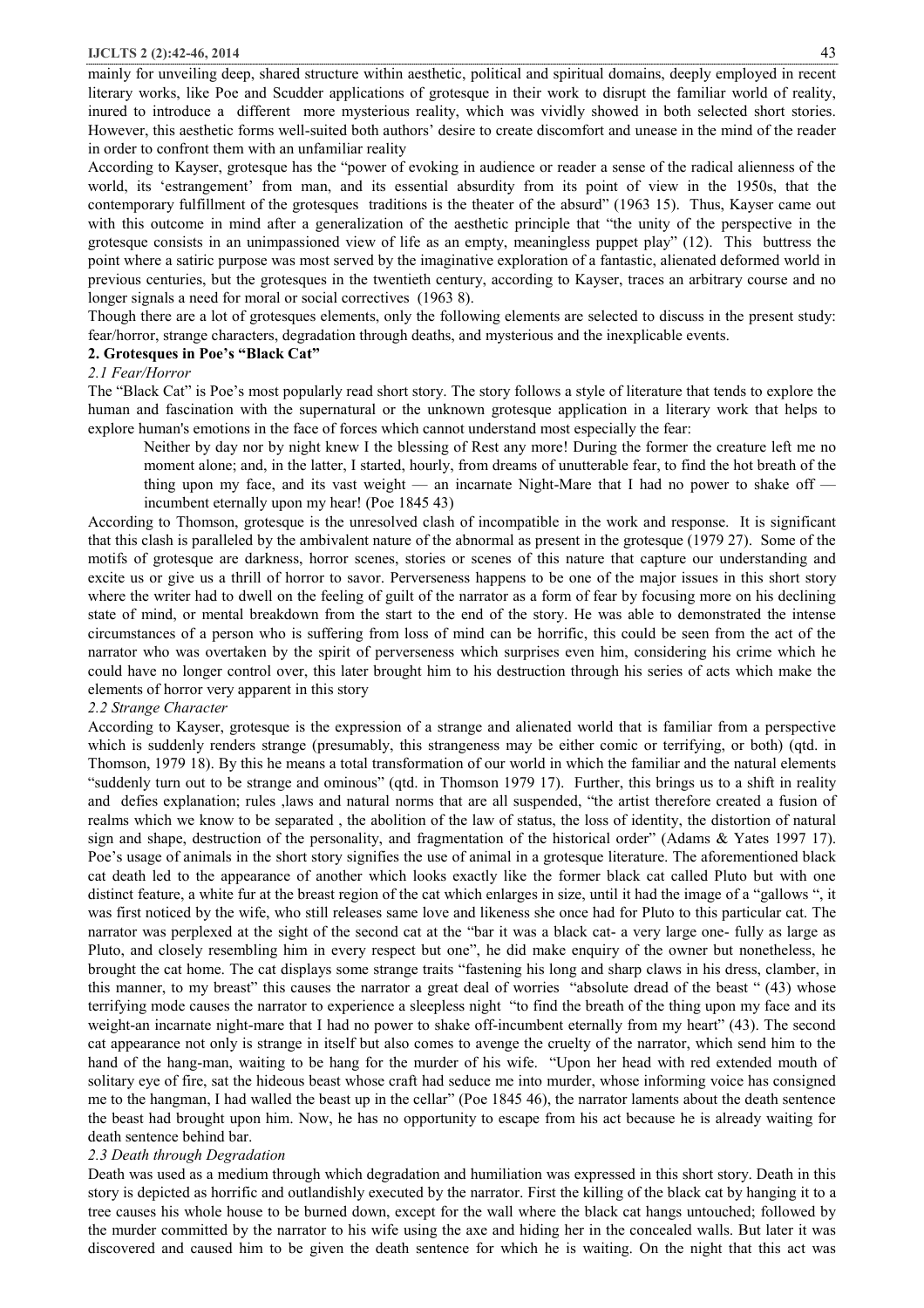## **IJCLTS 2 (2):42-46, 2014** 44

committed, the narrator was aroused from sleep by cry that his house was on fire. The fire was mysterious though, just the man, wife and a servant escaped the ravaging fire that consumes all except the wall where the cat hung was untouched by the fire, sequence to the death of the cat, the narrator who killed the wife in an attempt of the wife to restrict him from killing the cat "But this blow was arrested by the hand of my wife. Goaded, by the interference, into a rage more than demoniacs, i withdrew my arm from her grasp and buried the axe in her" brain" (Poe 1845 43).

*2.4 Mysterious and Inexplicable Event* 

Corey describe grotesque as a form that breaks the boundaries of normalcy (1997 46). The author creatively uses the scream from the back of the cellar to create a deep suspense, the narrator who mistakenly walled the brute beast without his knowledge and the breast was left behind the wall for such a long time without suffocation and his scream sends him to the hand of the hang man over the murder of his wife and the unjust treatment of the cat which he came to avenge. According to Kelly Hurley,

abnormal human is not quite human. It is something that loss the human being or becoming not itself. It is outcast the trait of abnormal human could be present through physical and mental. The abnormal physical human can be informed of monsters creature, for example, snake, woman, dog man while abnormal mental human are presented through strange behaviors such as madness, addicted drunk, this feature create more frightening and horror scene. (2004 12)

The narrator's behavior changes from a pet lover to a hater of pet or better still feeling of attraction to a repulsive feeling towards his pet. This helps to create an atmosphere of horror "I alone fed him, and he attended me to wherever I went about the house.it was even with great difficulty that I could prevent him from following me through the street" (Poe 38). Also, "even Pluto began to experience the effect of my ill temper" and "grasped the poor beast by the throat, and deliberately cut one of its eyes from the socket" (Poe 39). The writer uses these scenes to expose the abnormality in the narrator, who unleash the most terrible crime on his pet during the hanging: "I slipped a noose about its neck and hang it to a limb of a tree-hung it with tears streaming from my eyes" (Poe 39). This might sound ironical but the author was able to juxtapose humor and horror which was mostly evoked through the contrast disposition of the narrator's tone and the crime committed, although he expresses fear: "tomorrow I die, and today I would unburden my soul", (Poe 37), but he later ridicules the crime to call the event as a "series of household event", also, the narrator regretted to have given-in to alcohol, which (he) said had caused or rather instigated his action which has now brought him before the hangman "much intoxicated, from one of my haunts about town" (38). At this point, human instincts were dead, possessed with demonic made possible through alcohol, and the reappearance of the black cat to avenge in allusion to the popular law of karma "what goes around comes around" bringing the readers to a stand-still, surprised, fear, attraction just to mention but few.

In another mysterious incident as accounted by the narrator though insane, he asserts that the shape of the cat with hanging noose was imprinted on a wall of his old house, the only wall left standing after the fire. Though this may seem natural through his narration but beyond the surface meaning there seems to be some supernatural hands at work which we cannot see with our optical eyes, and cannot explain. More also the white fur located around the breast region of the cat which seems to enlarge every day has similar strange effect.

# **3. Grotesques in Scudder's "White Cat"**

#### *3.1 Strange Character*

The white cat in Scudder's short story was depicted by the author to take the stead of the human, performing all the functions of the human "when the door opened and a lovely little cat came in. She wore a long black veil, and was accompanied by a number of cats" (Scudder 133). Although cats are pets, domesticated and easily accessible to human beings, this does not make them human or able to perform the roles of human. But the white cat in Scudder's short story did not only render help, but also had dinner on the table with human using cutlery. There was also the appearance of numerous cats as steward, guards with sword which really make the scene strange. In another instance, she offers to help the prince out of his own predicament on how to get "the finest little dog on earth", and could tell the intent of the heart of the prince even before he speaks. The prince was surprised at her display of inner-knowledge of human heart. At this point, the prince begins to doubt the cat not to be a "pussy". This prompted the prince to ask her to tell him her history but "she only shook her head mournfully and sighed" (Scudder 1919 133).

The white cat's life is different from other normal cats by talking like a human, offering help to humans who are in need, having her own world, a world of accommodation "she came straight up to the prince, and in a sweet, sad little voice bade him welcome. Then she ordered supper to be served, and the whole company sat down together" (Scudder 1919 134), and provides solution to human problems. Horace creatively uses the white cat to depict this act, and the effect it instills is the fear of life rather than the fear of death, for the life what it offers is so horrifying in its "suddenness and surprise" (Adams & Yates 1997 17). This the author succeeded to create in the mind of the readers through the cat, whose role has undergone "the fragmentation of the historical order" (Adams & Yates 1997 17).

*3.2 Mysterious and Inexplicable Event* 

The young prince who also is the narrator was at this point tired since he travelled through the jungles, in the rain and sun for a long period of time. Thus, he needed a place to lay down his weary head. There was a giant gate of a beautiful castle in front of him, but he was shy to go in because his clothes were all drenched with rain stained with red mold, but he was immediately stupefied that why the gate flew open mysteriously and "a number of beautiful white hands appeared, and beckon to him to cross the courtyard and enter the great hall", (Scudder 132). The narrator stood stupefied, after he had sat down, the invincible hands proceeded to take off his wet, muddy clothes and dress him in a "magnificent suit of silk and velvet"(Scudder 1919 132). The narrator attempted to comprehend what was happening to him in reference to "the grotesque as an incomprehensible force that has no name" (Adams & Yates 17). Then, he was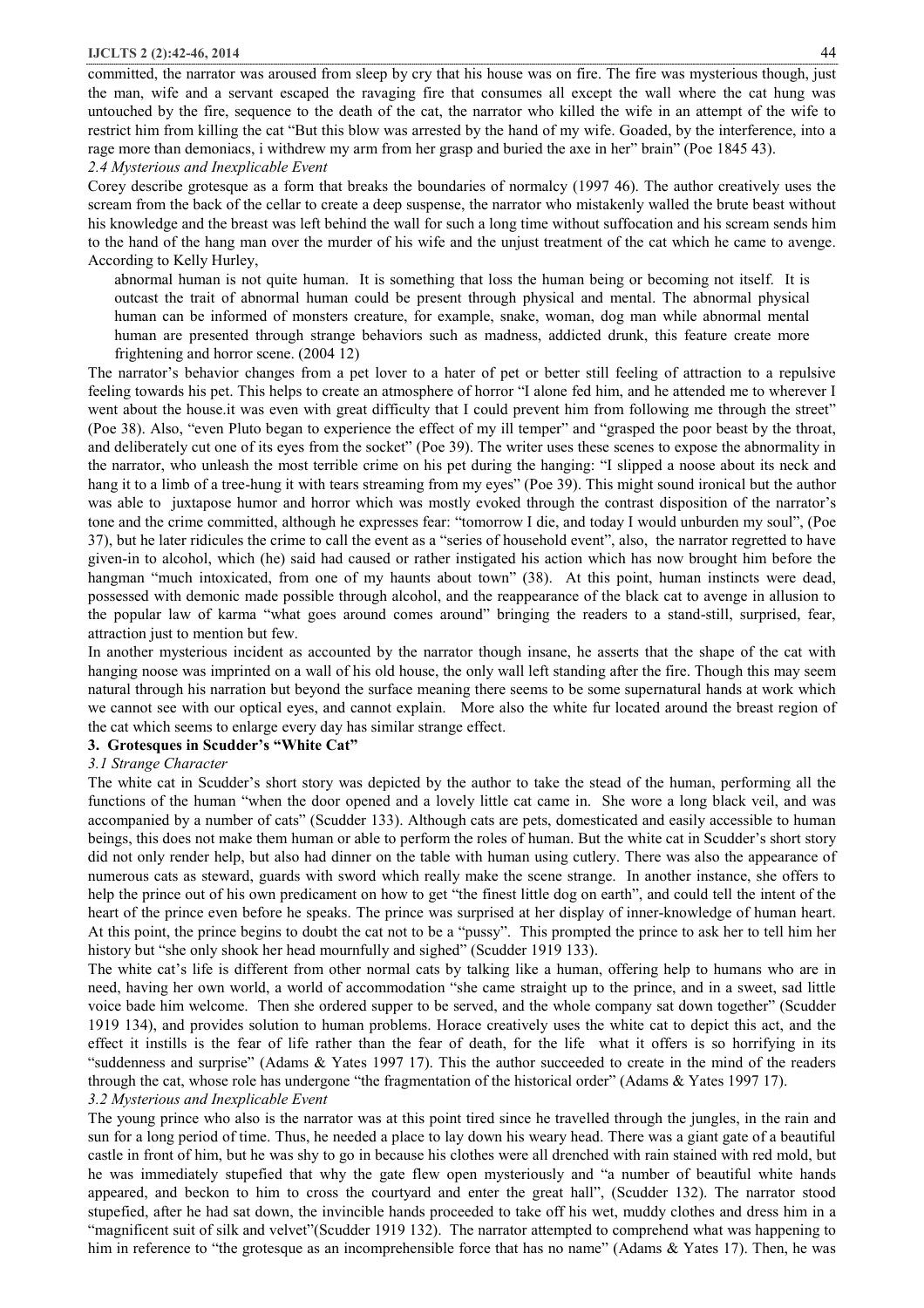immediately led by same invincible hands to a "brilliantly lighted room" to have supper with invincible hands who were dinning with him. This scene shocks the reader as well as the narrator, amidst trying to understand the situation of the palace, he behold a "bracelet upon her paw" (Scudder 134). This was mystic for a cat with a bracelet, on his inquiry, "she sighed and seemed so sad", (Scudder 134). He was yet again conducted by the same hand to his sleeping place which was made by same hands.

The narrator and the reader were once again thrown off balance through Horace's in-depth depiction of the mysteriousness of his character "white cat" on the knowledge of his departure (the prince) to his father's palace. With respect to the mission, they were all set out to accomplish, he was presented with a "acorn" by the cat, with a warning attached to it never to open the "acorn" until he gets to his kingdom. The narrator is surprised how on earth will "the prettiest little dog" be in an "acorn", but to shed his doubt the cat took the acorn closer to his ear and he could hear "a little dog's bark" (Scudder 136). At the presentation of the acorn containing the little dog, he was mocked, laughed at by his brothers. But when he finally broke it open, the whole palace stood mystified at the beauty and radiance of the little do. This alludes to what Harpham said about grotesque that "the grotesque can be recognized by the fact that they do not fit our standard categories of identification .They defy logical, physical ontological categories that are used to make sense out of things"(qtd. in Adams & Yates 30). It means that the grotesque elements are beyond human explanations and tends to break the code of nature. In another instance, the king yet again set before them another task to go get "a piece of cambric" so fine that it would pass through the eyes of a "needle", he yet again went to the cat who in turn gave him "walnut", telling him it contains the finest muslin he could ever thought about. On getting to the palace he was surprised at the finest muslin brought by his brothers, but on cracking the walnut as directed by the cat, he found hazel-nut. He cracked again and found a cherrystone, inside was a grain of wheat, he crack again, found a grain of millet-seed, at this point he felt he has been deceived by the white cat, he instantly felt that "a cat's claw scratch him gently" (Scudder 139). He cracked one more time and found the finest piece of cambric as earlier predicted by the cat.

The last task set before them by the father was to come home with the most beautiful princess that the sun had never shone on, and one who can mount her station as the princess and dish out orders to her subject. On reaching the white cat's palace she promise to introduce him to the prettiest princess the sun has never shone on. On the eve before his return the princess begged him earnestly to cut off her head and her tail and cast them into the flame, he decline, but after much persuasion, he finally consented to her request, no sooner had he cast the stuff into the flame, a beautiful princess appeared where the body of the cat had been not only is this scene inexplicable but also breaks the boundaries of normalcy described by Corey; the appearance of the beautiful princess from the same spot further supports that fact an element can be mysterious, inexplicable, and at the same time abnormal in itself.

## **4. Similarities between Poe's "The Black Cat" and Scudder's "The White Cat"**

The grotesque is experienced as an incomprehensible force that has no name. Kayser suggests that it is "objectification of the IT, the ghostly IT. We can relate this to the world we know; we have no orientation to comprehend it, if we could name it, it will lost its essential quality of grotesque" (qtd. in Adams & Yates 17). This the author cleverly did with creative in-depth shown in his work, "Black Cat" which earned him the nickname "father of the detective story" as asserted Sri Arthur Conan, creator of the Sherlock Holmes mysteries, once wrote. Moreover, both stories share almost the same semblance except for some few instances. The authors depicted characters who are strange. In Poe's "Black Cat" and Horace "The White Cat," both cats were used differently by the authors. Poe used the black cat as a strange character owning to its, coming back to avenge his death, by exposing the narrator over the murder of his wife to the police of which he is awaiting death behind bar, while in Horace the "white cat" was unique in her own world in which she took upon herself the role of human being, attending to human needs, accommodating them as well. Horace uniquely depicted this strange act by this strange character in this short story, even to the extent dressed in human form uttering speeches with so much clarity.

Both stories depict the presentation of the mysterious and inexplicable. In Poe's "The Black Cat", the appearance of the second cat with same features as Pluto, and the loud shout from the cat that was mistakenly walled in cellar by the narrator and the cat's position right on the head of the woman was something inexplicable and mysterious even the narrator was stupefied at the notice of the cat behind the wall because it was with great care he walled, leaving no trace behind.

In the second story, Horace depicted same elements at different intervals, first the "acorn" that contains the little white dog, secondly the" walnut" that contains the finest piece of cambric in the world. Lastly, the "head and tail" of the cat, which was cut off by the prince and later brought about the resurgence of the once enchanted princess by the "fairies," the appearance of the invincible hands at the castle of the princess, to serve supper, took off the prince clothes, usher him to his bed room, wore him his clothes, and directed him everywhere in the castle. The author also depicts the use of a "wooden horse" (Scudder 136), as a medium of transport to the palace. This was really inexplicable that how on earth a lifeless horse can transport the prince from the "white cat" castle to his palace.

#### **5. Conclusion**

Grotesque was employed by Poe in an in-depth manner to arouse the mysterious and inexplicable events, strange/abnormal characters and degradation through death. Although the grotesque elements vary, they are related to each other through the definition given. Moreover, a grotesque story is not a supernatural story as it where, but underneath this story lies a serious message which is creatively crafted with the use of the grotesque elements. It is a powerful tool used by the authors to arouse in the reader some awareness of some specific issues and how to make changes or amendment.

The cat in "The Black Cat" played an integral role in this short story not only as a grotesque character but also mysterious. Some of the events in this story buttress this fact, "loud scream" and more, the story could be seen as